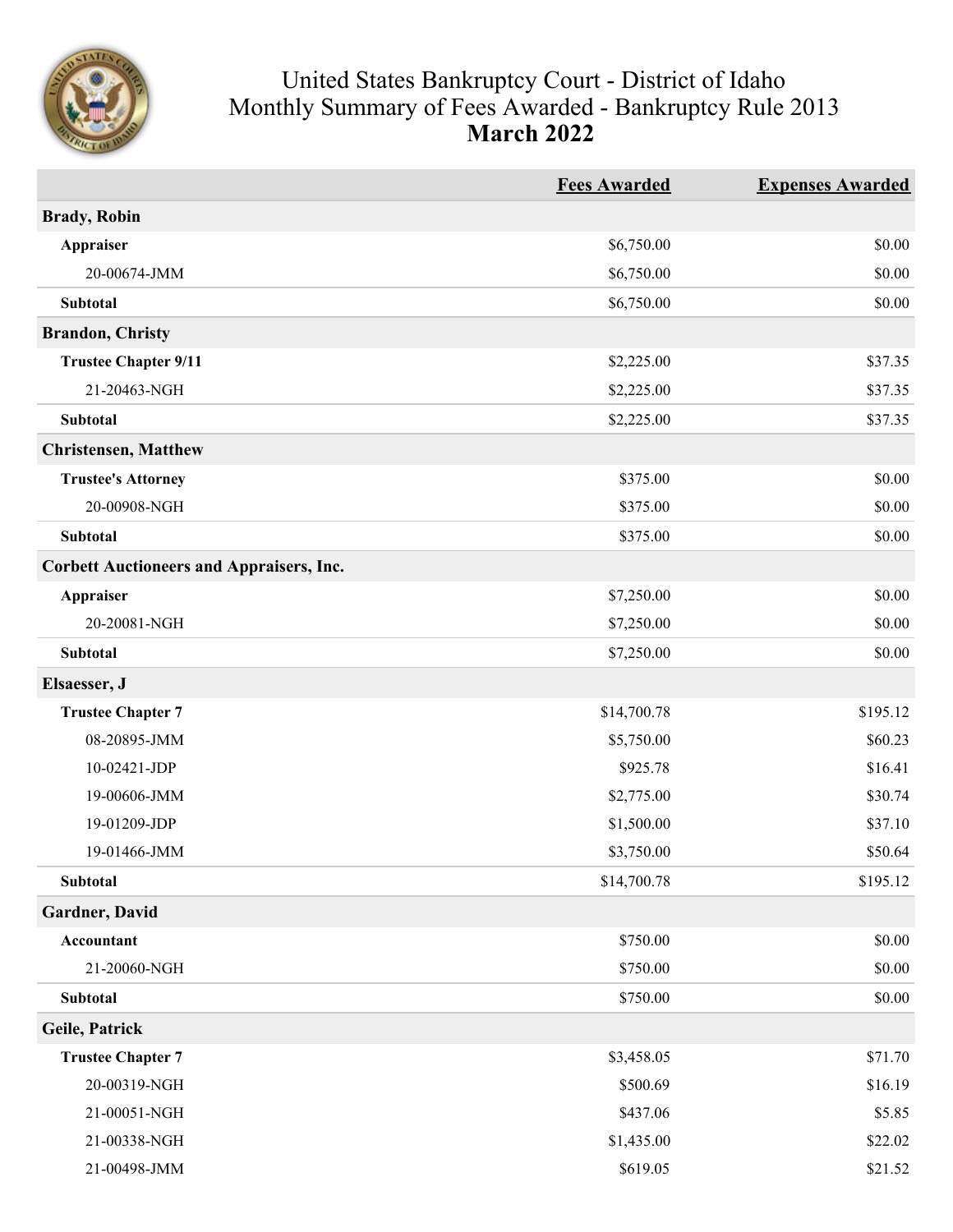| 21-40019-JMM              | \$466.25     | \$6.12      |
|---------------------------|--------------|-------------|
| <b>Subtotal</b>           | \$3,458.05   | \$71.70     |
| Green, Daniel             |              |             |
| <b>Trustee's Attorney</b> | \$1,090.00   | \$0.00      |
| 20-00637-JMM              | \$1,090.00   | \$0.00      |
| Subtotal                  | \$1,090.00   | \$0.00      |
| Hillen, Noah              |              |             |
| <b>Trustee Chapter 7</b>  | \$6,798.45   | \$0.00      |
| 10-02421-JDP              | \$3,703.14   | \$0.00      |
| 19-01209-JDP              | \$1,095.31   | \$0.00      |
| 19-01466-JMM              | \$2,000.00   | \$0.00      |
| Subtotal                  | \$6,798.45   | \$0.00      |
| <b>Hopkins</b> , R        |              |             |
| <b>Trustee Chapter 7</b>  | \$17,714.10  | \$459.11    |
| 19-40967-JMM              | \$850.60     | \$47.08     |
| 19-41012-JMM              | \$1,600.00   | \$38.77     |
| 19-41105-JMM              | \$756.00     | \$2.77      |
| 20-40238-JMM              | \$1,942.57   | \$28.78     |
| 20-40653-JMM              | \$881.83     | \$25.96     |
| 20-40911-JMM              | \$1,517.96   | \$35.59     |
| 20-40940-JMM              | \$8,171.97   | \$142.43    |
| 21-40004-JMM              | \$516.22     | \$27.87     |
| 21-40097-JMM              | \$1,476.95   | \$109.86    |
| Subtotal                  | \$17,714.10  | \$459.11    |
| Kirkham, Kelsie           |              |             |
| <b>Trustee Chapter 7</b>  | \$166,666.67 | \$37,548.04 |
| 18-41152-JMM              | \$166,666.67 | \$37,548.04 |
| Subtotal                  | \$166,666.67 | \$37,548.04 |
| Kurtz, Timothy            |              |             |
| <b>Trustee Chapter 7</b>  | \$10,975.29  | \$2,587.79  |
| 21-00009-NGH              | \$690.25     | \$24.20     |
| 21-00109-NGH              | \$2,000.00   | \$125.51    |
| 21-00171-JMM              | \$6,498.03   | \$2,341.38  |
| 21-00390-NGH              | \$1,787.01   | \$96.70     |
| Subtotal                  | \$10,975.29  | \$2,587.79  |
| Long, Robert              |              |             |
| Accountant                | \$1,025.00   | \$111.79    |
| 18-00850-JMM              | \$465.00     | \$56.40     |
| 18-40514-JMM              | \$560.00     | \$55.39     |
| Subtotal                  | \$1,025.00   | \$111.79    |